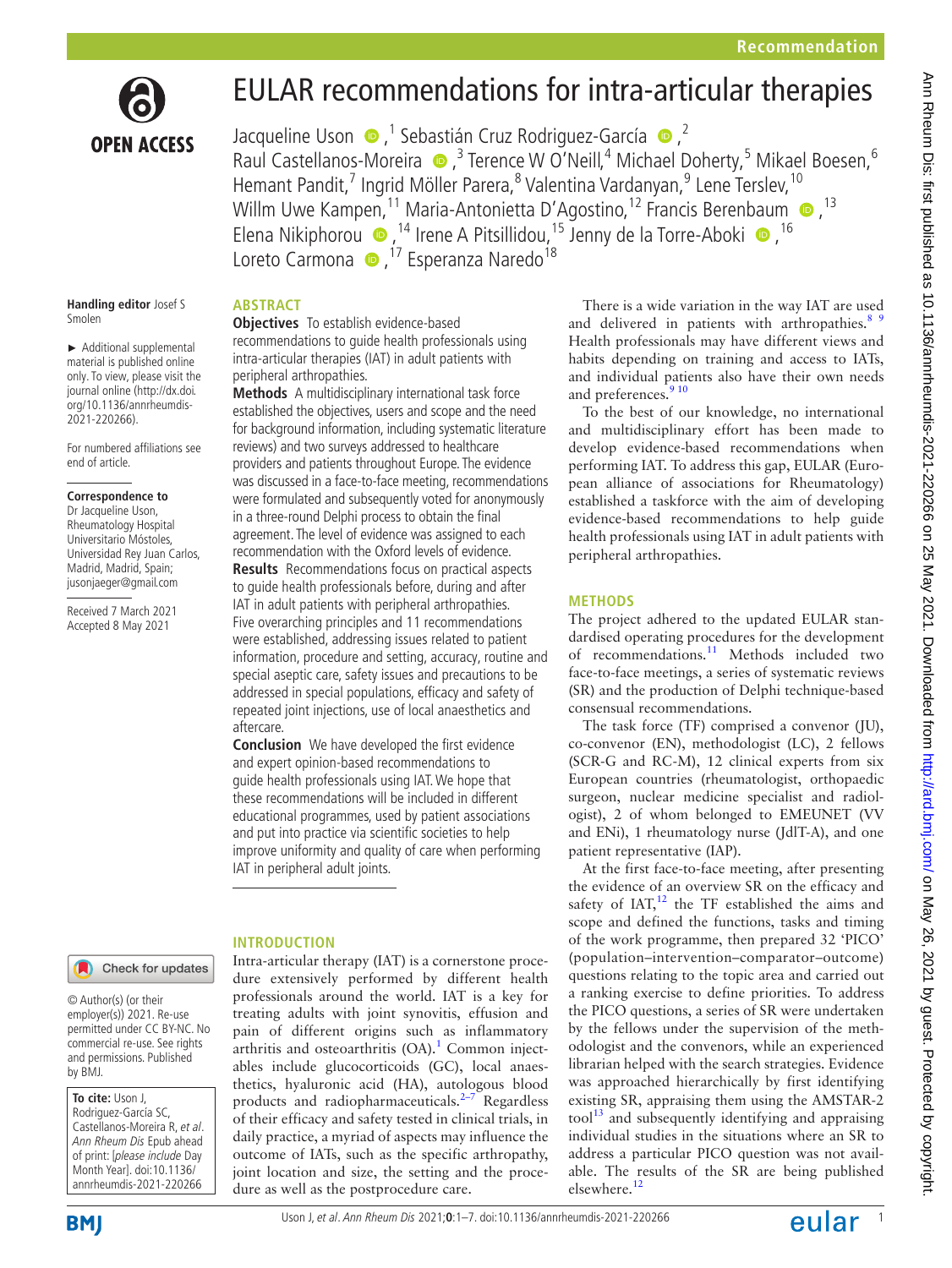## **Recommendation**

To understand the patient's perspectives on IAT, a 44-item survey was developed, translated into 11 languages and disseminated to patients with rheumatic disease and their carers via the EULAR people with arthritis and rheumatism associations and via social media. To understand current clinical practice, a 160-item survey was developed and disseminated to a range of healthcare professionals via EULAR professional associations and social media. The results of these surveys will be published separately.<sup>14</sup> At the second face-to-face meeting, we discussed the evidence obtained from the SRs and surveys and formulated individual recommendations. These tentative recommendations were discussed and consequently rephrased if necessary. Then the agreement for each recommendation was anonymously tested in a first Delphi round from 0 to 10. Recommendations with an agreement greater than 65% were included for the next round. Those that did not reach 65% agreement were discarded and not included in the second round. One month after the second meeting, the third Delphi round was run electronically using SurveyMonkey. To remain in the set of recommendations after the second round, agreement needed to be greater than 80%. Finally, the methodologist added the level of evidence and grade of recommendation to each statement, according to the Oxford levels of evidence.<sup>15</sup>

The manuscript draft was reviewed by all TF members and pertinent comments were included. After that, it was submitted to the EULAR executive committee for review and approval.

#### **RESULTS**

#### **Aim, users and scope**

The TF agreed to establish recommendations to guide all healthcare professionals on practical aspects when undertaking IAT in

adults with peripheral arthropathies. It was agreed that they would not include recommendations about use of individual therapies in specific diseases, for which guidelines currently exist.

#### **Evidence results**

The fellows addressed 32 PICO questions (see [online supplemental](https://dx.doi.org/10.1136/annrheumdis-2021-220266) [table 1\)](https://dx.doi.org/10.1136/annrheumdis-2021-220266). An overview of SR of randomised controlled trials (RCTs) was performed up to July 2020<sup>[12](#page-5-5)</sup> The results from the other SRs that support specific recommendations are presented with the recommendation.

For the surveys, 200 patients responded and the results suggested a number of aspects about IAT that could be improved, including, for example, wider availability of IAT, attention paid to reduce pain from the procedure and better shared decisionmaking (SDM) including provision of information about the procedure.<sup>[14](#page-5-7)</sup> The health professional survey was responded by 186 professionals, 77% of whom were rheumatologists, from 26 countries.[14](#page-5-7) The specific results that support any recommendation are presented as supporting evidence.

#### **Overarching principles and recommendations**

The overarching principles with their agreement and the recommendations together with their agreement, level of evidence and grade of recommendation are summarised in [table](#page-1-0) 1

#### **Overarching principles**

IAT are recommended and widely used in the management of joint diseases.

Any treatment, including IA injectables, should be given according to the best practice.

<span id="page-1-0"></span>

| Overarching principles and recommendations, with agreement and level of evidence and grade of recommendation (if applicable)<br>Table 1                                                                                                                                                         |         |                |    |  |
|-------------------------------------------------------------------------------------------------------------------------------------------------------------------------------------------------------------------------------------------------------------------------------------------------|---------|----------------|----|--|
| <b>Overarching principles</b>                                                                                                                                                                                                                                                                   |         | A(%)           |    |  |
| I. IAT are recommended and widely used in the management of joint diseases.                                                                                                                                                                                                                     |         | 98             |    |  |
| II. The aim of IAT is to improve patient-centred outcomes.                                                                                                                                                                                                                                      | 100     |                |    |  |
| III. Contextual factors are important and contribute to the effect of IAT.                                                                                                                                                                                                                      |         | 93             |    |  |
| IV.IAT should be offered in the frame of full individualised information and a shared decision-making process.                                                                                                                                                                                  |         | 97             |    |  |
| V. A variety of health professionals perform these procedures routinely.                                                                                                                                                                                                                        |         | 94             |    |  |
| <b>Recommendations</b>                                                                                                                                                                                                                                                                          | A $(%)$ | LE             | GR |  |
| 1. The patient must be fully informed of the nature of the procedure, the injectable, and potential benefits and risks; informed 99<br>consent should be obtained and documented according to local habits.                                                                                     |         | $\overline{4}$ | D  |  |
| An optimal setting for IAT includes: Professional, clean, quiet, private, well-lightened room.<br>Patient in an appropriate position, ideally on a couch/examination table, easy to lie flat.<br>Equipment for aseptic procedures.<br>Aid from another HP.<br>Resuscitation equipment close-by. | 85      | 4              | D  |  |
| 3. Accuracy depends on the joint, route of entry, and health professional expertise; if available, imaging quidance, for<br>example, ultrasound, may be used to improve accuracy.                                                                                                               | 93      | $1B-2A$        | B  |  |
| 4. During pregnancy when injecting a joint one has to take into account whether the compound is safe for mother and baby.                                                                                                                                                                       | 98      | 4              | D  |  |
| 5. Aseptic technique should always be undertaken when performing IAT.                                                                                                                                                                                                                           | 98      | 3              | C  |  |
| 6. Patients should be offered local anaesthetic explaining pros and cons.                                                                                                                                                                                                                       | 75      | $3 - 4$        | D  |  |
| 7. Diabetic patients, especially those with suboptimal control, should be informed about the risk of transient increased<br>glycaemia following IA GC and advised about the need to monitor glucose levels particularly from first to third day.                                                | 97      | 1B             | A  |  |
| 8.IAT is not a contraindication in people with clotting/bleeding disorders or taking antithrombotic medications, unless<br>bleeding risk is high.                                                                                                                                               | 89      | 3              | C  |  |
| 9. IAT may be performed at least 3 months prior to joint replacement surgery, and may be performed after joint replacement<br>following consultation with the surgical team.                                                                                                                    | 88      | 3              | C  |  |
| 10. The shared decision to reinject a joint should take into consideration benefits from previous injections and other<br>individualised factors (eq, treatment options, compound used, systemic treatment, comorbidities).                                                                     | 93      | $\overline{2}$ | B  |  |
| 11. Avoid overuse of injected joints for 24 hours following IAT; however, immobilisation is discouraged.                                                                                                                                                                                        | 94      | 1B             | A  |  |
| A, agreement; GR, grade of recommendation; IAGC, intra-articular glucocorticoids; IAT, intra-articular therapies; LE, level of evidence.                                                                                                                                                        |         |                |    |  |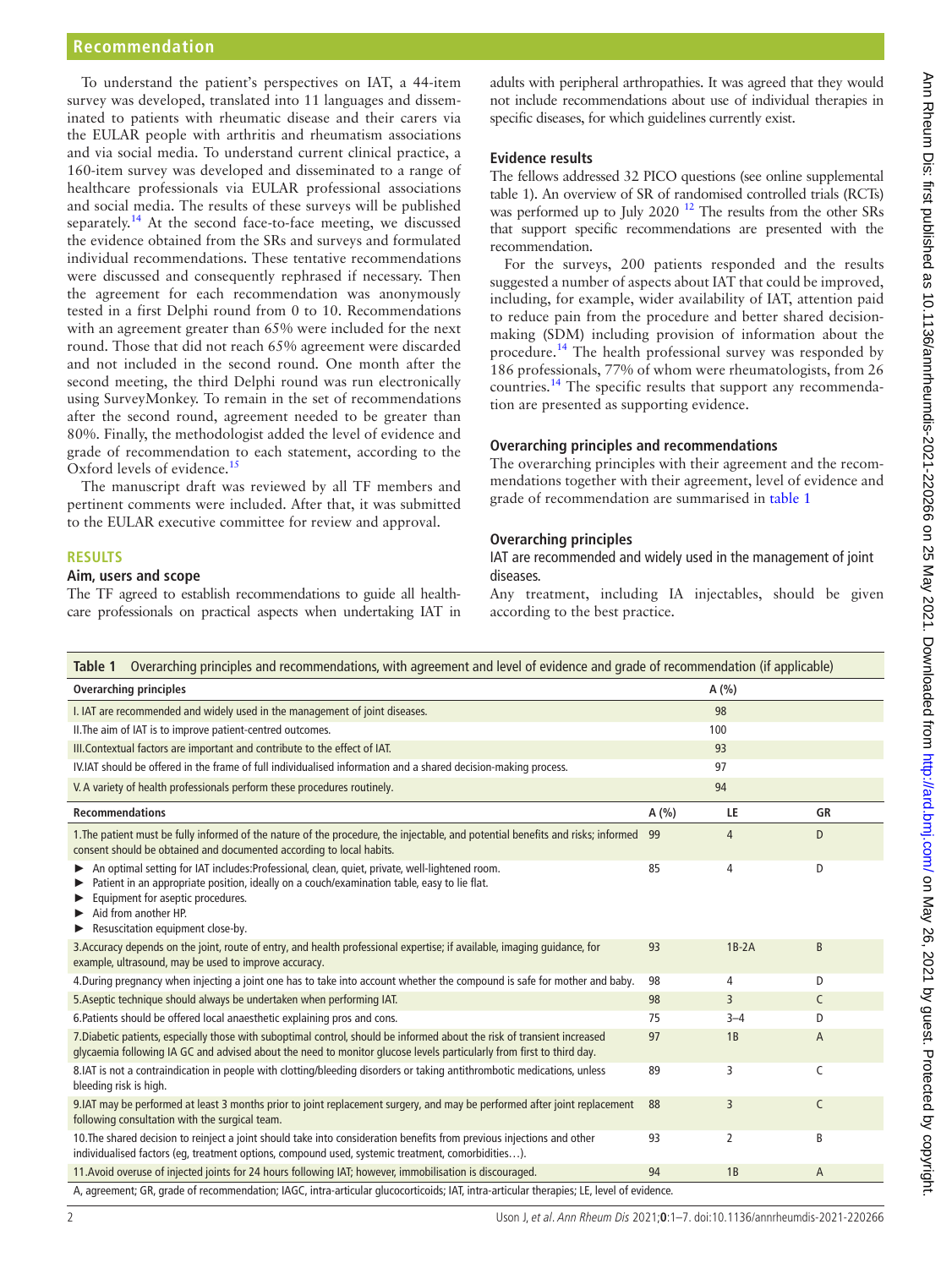<span id="page-2-0"></span>

| Eular recommendations in which IAT are mentioned<br>Table 2 |                                                                                                                                                                                                                                                                                                                                                                    |  |
|-------------------------------------------------------------|--------------------------------------------------------------------------------------------------------------------------------------------------------------------------------------------------------------------------------------------------------------------------------------------------------------------------------------------------------------------|--|
| Joint/condition                                             | <b>EULAR</b> recommendation                                                                                                                                                                                                                                                                                                                                        |  |
| Knee osteoarthritis <sup>86</sup>                           | 'Intra-articular injection of long acting GC is indicated for acute exacerbation of knee pain, especially if accompanied by<br>effusion.'<br>'Hyaluronic acid $()$ is probably effective in knee OA, but the size effect is relatively small, suitable patients are not well<br>defined, and pharmacoeconomic aspects of that treatment are not well established'. |  |
| Gout <sup>16</sup>                                          | 'Recommended first-line options for acute flares are colchicine (), oral corticosteroid () or articular aspiration and<br>injection of corticosteroids.'                                                                                                                                                                                                           |  |
| Rheumatoid arthritis <sup>87</sup> 88                       | 'Monitoring should be frequent () therapy should be adjusted.'<br>*Adjustment of therapy includes the optimisation of MTX (or other csDMARD) dose or route of administration, or intra-<br>articular injections of GC in the presence of one or few residual active joints.                                                                                        |  |
| Hand osteoarthritis <sup>89 90</sup>                        | 'Intra-articular injections of glucocorticoids should not generally be used in patients with hand OA, but may be considered in<br>patients with painful interphalangeal joints'.                                                                                                                                                                                   |  |
| Acute or recent onset swelling of the knee <sup>91</sup>    | 'Intra-articular steroids should not be administered unless an appropriate diagnosis has been made and contraindications<br>have been ruled out'.                                                                                                                                                                                                                  |  |

csDMARD, conventional synthetic disease-modifying antirheumatic drugs ; GC, glucocorticoids; MTX, methotrexate; OA, osteoarthritis.

Dose and approach need to be defined for each indication and joint and might not be interchangeable across indications. [Table](#page-2-0) 2 shows current EULAR recommendations in which IAT are mentioned.

#### The aim of IAT is to improve patient-centred outcomes.

Patient-centred outcomes are those relevant to the patient, such as benefits, harms, preferences or implications for self-management. While injectables are used mainly as a treatment to improve patientcentred outcomes, they can also be used to aid diagnosis and identify the origin of pain (eg, lidocaine test may be used to rule out joint vs referred pain).<sup>1</sup> The objective of therapy should be among the expected outcomes based on evidence. An example of an unclear objective is to use injectables to improve function in a joint without pain. Reduction of systemic medication can be also considered a patient and health provider aim.

#### Contextual factors are important and contribute to the effect of IAT.

Contextual factors such as effective communication, patient expectations or the setting in which the procedure takes place, which may influence the outcome of IAT. Additionally, one should recognise the magnitude of the placebo effect associated with this route of delivery.<sup>[16](#page-5-9)</sup>

## IAT should be offered in the frame of full individualised information and a SDM process

SDM implies the involvement of patients with their providers in making healthcare decisions that are informed by the best available evidence about options, potential benefits and harms, and that consider patient preferences. If not within a framework of SDM, any recommendation may not reach the expected effect.

A variety of health professionals perform these procedures routinely. Depending on country regulations, IAT can be carried out by general practitioners, rheumatologists, traumatologists/orthopaedic surgeons, sports medicine specialists, radiologists, nuclear medicine specialists, trained nurses, physical therapists and occupational therapists, with varying levels of formal training.[14](#page-5-7)

#### **Recommendations**

The patient must be fully informed of the nature of the procedure, the injectable and potential benefits and risks; informed consent should be obtained and documented according to local habits. The TF agreed to include this general statement as the first recommendation on the basis that this frequent procedure is delivered by

Uson J, et al. Ann Rheum Dis 2021;**0**:1–7. doi:10.1136/annrheumdis-2021-220266 3

health professionals from many countries and that patients surveyed wanted to be informed prior to consent as an essential part of the SDM process.<sup>14</sup> Whether informed consent should be oral or written is beyond the scope of this project, furthermore, there was no preferred option in the patient survey. Essential information to be delivered includes the nature of the procedure, the potential benefit, side effects and postinjection care.

An optimal setting for IAT includes a professional clean quiet private well-lightened room, the patient in an appropriate position, ideally on a couch/examining table, easy to lie flat, equipment for aseptic procedures, aid from another HP and resuscitation equipment close by.

Contextual effects including the setting in which clinical care is delivered may impact on the outcome of clinical interventions. We could not identify any studies to help inform what the optimal setting for undertaking IAT therapy is. However, all these aspects may enhance the contextual effect. It was agreed that the main equipment required was a couch/examining table which could be adjusted, and equipment for aseptic procedures and resuscitation equipment close by. There was a discussion about the need to have another HP present as many countries or centres do not provide assistants.[14](#page-5-7) A retrospective case series analysis showed a 2.6% overall rate for vasovagal reactions,  $17$ which may justify the help of others; however, in the healthcare professional survey, the large majority of professionals said that they never or seldom had vasovagal reactions.<sup>[14](#page-5-7)</sup>

## Accuracy depends on the joint, route of entry and health professional expertise; if available, imaging guidance, for example, ultrasound, may be used to improve accuracy.

Several published SRs and RCTs report that ultrasound improves accuracy in delivery of IAT though clinical outcomes are similar to those of landmark-guided IAT.<sup>18–21</sup> When using anatomical landmarks (blinded injections), each peripheral joint has different routes of entry. The best approach for a certain joint cannot be recommended except for the knee in which an SR showed that the superolateral approach was more common and resulted in the highest pooled accuracy rate of 91% (95% CI 84% to 99%) in patients with different arthropathies. $^{22}$  Aspiration of synovial fluid helps ensure that the needle is in the joint.<sup>23 24</sup> Expertise in the procedure is important and appreciated by the patient, as highlighted in the survey, and it is clearly dependent on practice and appropriate training.  $1425$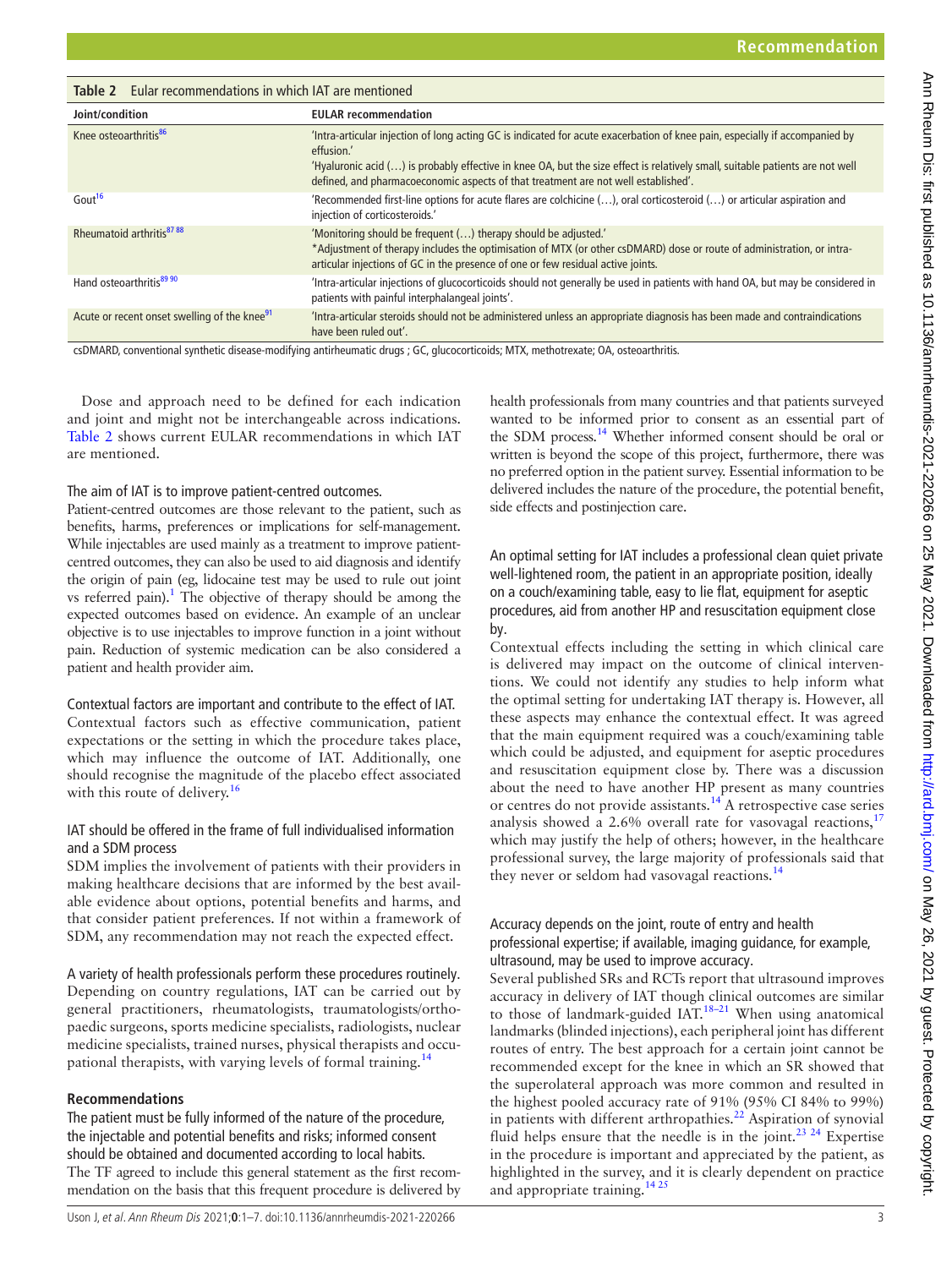During pregnancy when injecting a joint one has to take into account whether the compound is safe for mother and baby.

IAT during pregnancy is often performed to treat local arthritis when indicated and the benefit/risk ratio in this setting may be superior to that for systemic therapy. Most of the compounds in routine practice can be used except for radiopharmaceuticals, which are contraindicated during pregnancy.

# Aseptic technique should always be undertaken when performing IAT.

The risk of septic arthritis following IAT is very low. However, while historically the risk estimates for septic arthritis postintraarticular GC varied from 0.005% to 0.0002%, a recent study showed that the current risk could be higher (0.035 %, three per 7900 procedures). $26$  We have found no studies comparing different aseptic techniques during IAT on subsequent risk of infection. Surgical gloves, skin preparation with alcohol, iodine disinfectant or chlorhexidine and changing needles between drawing the drug and injecting it into the joint are indirectly supported by their benefit in other common procedures, such as blood cultures and surgery[.27 28](#page-5-15)

# Patients should be offered local anaesthetic explaining pros and cons.

The main reasons for using local anaesthetics in IA T are to reduce discomfort during the procedure and to extend pain reduction effect. Local anaesthetics may be applied on the skin, infiltrated in the subcutaneous tissue, along the needle path into the joint, or injected into the joint, alone or mixed with GC. Topical anaesthetics such as eutectic mixture of local anaesthetic cream, lidocaine 2.5% and pilocarpine 2.5% or ethyl chloride spray, can reduce pain from the needle as demonstrated in children in one RCT. $^{29}$  Several TF members suggested ethyl chloride spray, a nonsterile coolant aerosol, might increase infection risk when not applied correctly, but we failed to find any evidence for this. A high-quality SR showed that warmed local anaesthetic (37°C) reduces local infiltration pain compared with injecting at room temperature, irrespective of whether the local anaesthetic was buffered or not.<sup>[30](#page-5-17)</sup> Anaesthetic infiltration while advancing the needle into the joint does not minimise procedural pain, as suggested in a retrospective analysis performed in US-guided hip injections for MR arthrography.<sup>31</sup> Several RCTs in knee and hip OA have shown that the combination of GC and local anaesthetic improves pain longer than only injecting local anaesthetic.<sup>32 33</sup> Some TF members raised concern about the effect of lidocaine on cartilage. We found a study, by Ravnihar *et al*, on knee cartilage obtained from biopsies, that showed no differences in chondrocyte viability and morphology and population doublings after a single injection of lidocaine, and we failed to identify in vivo evidence of cartilage toxicity.<sup>34</sup> One last aspect on anaesthetics would be allergic reactions. Patients should be asked about previous allergic events prior to the procedure.

# Diabetic patients, especially those with suboptimal control, should be informed about the risk of transient increased glycaemia following IA glucocorticoid injection and advised about the need to monitor glucose levels particularly from first to third day.

IA GC can provoke transient hyperglycaemia, which may cause risk to patients with diabetes mellitus by raising blood glucose to hyperglycaemic levels. One SR of critically low quality, including 76 patients, showed that blood glucose levels increase during day 1–3 postinjection though no severe adverse events such as hyperosmolar hyperglycaemic state or ketoacidosis were

encountered[.35](#page-5-21) Twu *et al* prospectively analysed 70 diabetic patients requiring IA GC and observed that preinjection haemoglobin A1C had a significant effect on postinjection blood, whereas corticosteroid dose, body mass index, insulin use and the number of injections had no significant effect on the elevation of blood glucose.<sup>36</sup> Also, an RCT showed that extended release triamcinolone acetonide may increase glycaemia less than the standard triamcinolone acetonide (14.7 mg/dL vs 33.9mg/  $dL$ ),<sup>[37](#page-5-23)</sup> and so it could be an alternative for poor controlled diabetic patients. Finally, although diabetes predisposes to native and prosthetic joint infection, $38-40$  none of the studies on IA GC in patients with diabetics reported postprocedure infections.[35–38 41–43](#page-5-21)

## IAT is not a contraindication in people with clotting/bleeding disorders or taking antithrombotic medications, unless bleeding risk is high.

Our literature review identified 15 observational studies including 1428 patients (1425 haemophilia and 3 Von Willebrand disease) subjected to more than 10000 procedures (all of which were performed after appropriate factor replacement) including radioisotopes, triamcinolone, HA and other products, revealed only two hemarthroses and three soft-tissue bleeds in one study; thus, IAT appears to be a low-bleeding risk procedure in patients with clotting-impairing haematological disease.<sup>44-57</sup> Based on seven observational studies, the estimated periprocedure bleeding risk in patients on antithrombotic drugs (antiplatelet agents, low-molecular weight heparin, warfarin or direct oral anticoagulants) was found to be between 0% and  $2\%$ .<sup>58–63</sup> One of the larger studies, retrospectively reviewed 640 procedures (arthrocentesis and joint injections) in 514 patients taking warfarin; they found no significant difference in early and late complications in patients receiving therapeutic warfarin (INR 2–3) compared with nontherapeutic levels (INR  $\lt 2$ ).<sup>[61](#page-6-7)</sup> In another large retrospective study, no bleeding was reported in 1050 procedures performed in 483 patients on rivaroxaban (52%), apixaban (31%) or dabigatran (17%).<sup>62</sup> Several panellists suggested that local pressure to prevent bleeding may be more important after injecting deeper joints than superficial ones.

## IAT may be performed at least 3 months prior to joint replacement surgery and may be performed after joint replacement following consultation with the surgical team.

We identified six SRs, one of low quality and five of critically low quality, assessing safety issues of IA GC prior and following joint replacement[.64–69](#page-6-9) Evidence was not conclusive of an increased risk of infection with IA GC injection in the hip or knee prior to total joint arthroplasty. Three retrospective studies examined whether this was a matter of a 'safe window'. The rate of prosthetic infections 3months after surgery was significantly larger in the groups that had injections 0–3 months prior to total hip or knee arthroplasty, but not if the injections were separated from the surgery longer than 3months; however, the difference was not strikingly large (from 0.5% to 1.0%, with background risk from 1.04% to 2.5%).<sup>[70–72](#page-6-10)</sup>

Another important issue is whether it is safe to inject GC in a prosthetic joint. In a retrospective medical record review that aimed to assess the risk of acute infections in patients with total knee prosthesis, $\frac{73}{3}$  $\frac{73}{3}$  $\frac{73}{3}$  the authors found a 0.6% infection rate in 1845 GC IA injections performed in 736 patients (1 infection in every 625 infiltrations). A recent single-centre retrospective study showed no joint infections at a minimum of 1-year follow-up in 184 patients with total knee prosthesis (31% received two to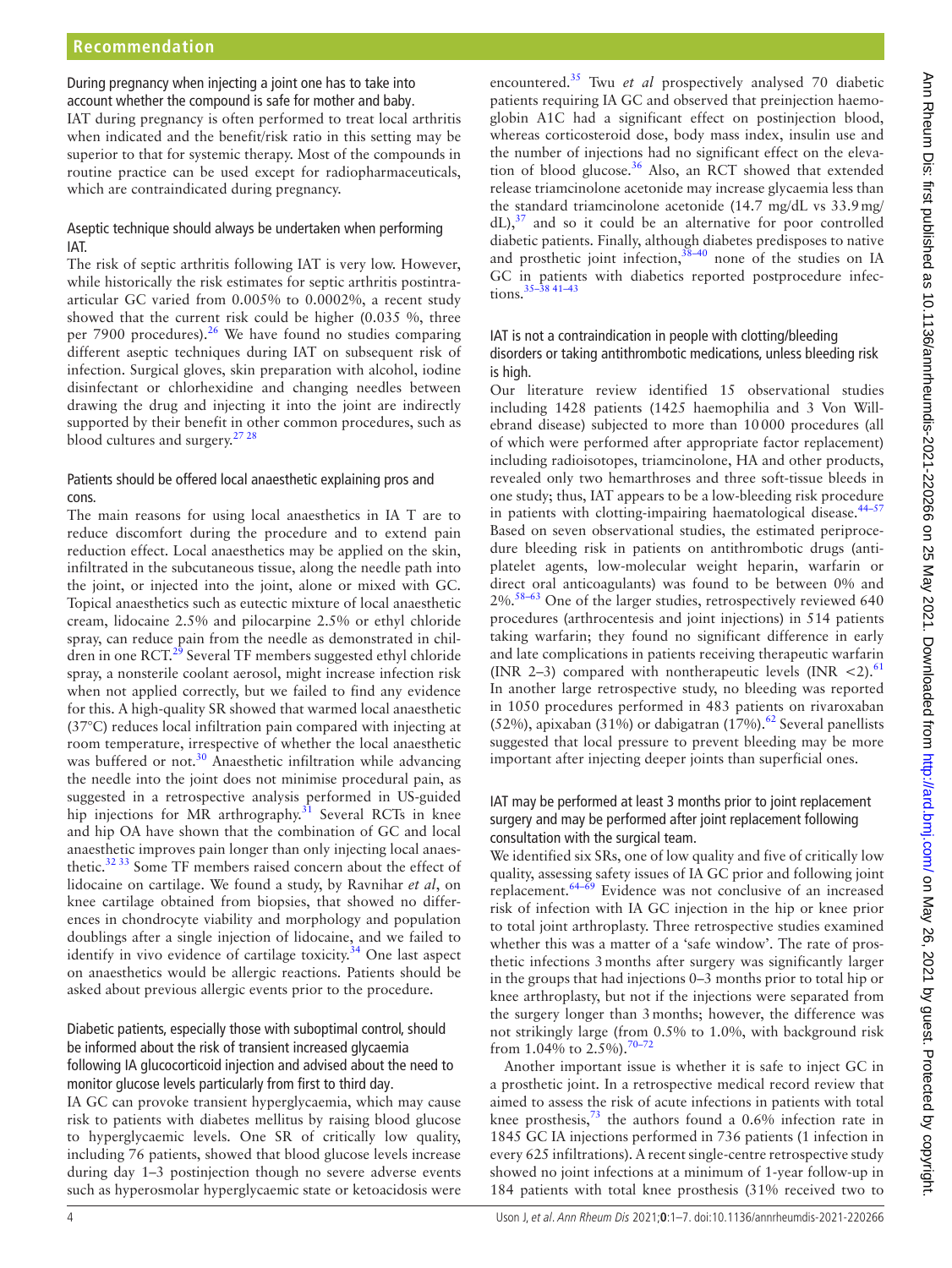five GC injections).<sup>[74](#page-6-12)</sup> Both studies pointed out that IA GC injections in prosthetic joints should be avoided in routine practice and considered by orthopaedic surgeons after strict screening of prosthetic infection.

## The shared decision to reinject a joint should take into consideration benefits from previous injections and other individualised factors (eg, treatment options, compound used, systemic treatment, comorbidities…).

IATs have been tested for different doses, frequencies and intervals. However, high-quality studies that aimed to evaluate the long-term effect of repeating IA injections are scarce. There are no clear evidence-based recommendations as to the appropriate number of IA injections from a risk benefit perspective for most indications. We found two RCT in knee OA, comparing IA GC every 3 months for 2 years versus saline, one showing gain in symptoms and no deleterious effect on cartilage volume, $\frac{75}{12}$  $\frac{75}{12}$  $\frac{75}{12}$  and the other showing no difference in pain and greater progres-sion of cartilage volume loss with GC.<sup>[76](#page-6-14)</sup> A general accepted rule, though based on no research evidence, is to avoid more than 3–4 GC injections in the same joint per year. An SR on longterm effect of repetitive IA HA showed sustained or further pain reduction with repeated courses of HA and no serious adverse effect.<sup>[77](#page-6-15)</sup>

## Avoid overuse of injected joints for 24 hours following IAT; however, immobilisation is discouraged.

Most practitioners advise restricted activities. Studies have shown that 24–48hour postinjection immobilisation, such as bed rest, joint splinting or bandages, add no benefit compared with normal activity after IAT, even when injecting radioisotopes. $78-83$ Radioisotopic radiation leakage into extrasynovial tissue may be minimised by splinting during 48 hours.<sup>78-80</sup>

#### **DISCUSSION**

Herein, we present the first EULAR evidence-based recommendations to help guide health professionals who perform IAT in adult patients with peripheral joint disorders. We established 5 overarching principles and 11 recommendations addressing: patient information; procedure and setting; accuracy; routine and special antiseptic care; safety and precautions in special populations; efficacy and safety of repeated joint injections; the usage of local anaesthetics and aftercare. The main challenge faced by the TF has been the complexity of the topic and the paucity and controversy of the scientific evidence.

At the first meeting, it was very clear to the TF that there was a need for developing practical recommendations prior, during and after performing IAT, as this common procedure is performed by different clinicians and has not undergone a robust expert evidence-based evaluation. This ambitious and complex project required not only a well-designed broad systematic literature review, and an expert international panel, but also feed back from a broader group of health professionals and patients. We were fully aware that many of the accepted issues had little or no scientific support. Hence, we designed the surveys for back ground information from health professionals and patients coming from EULAR member countries. The respondents' opinions were presented with the results of the SRs for each pertinent research question. This helped the TF formulate low evidence (1, 2, 4 and 6) and moderately low evidence (5, 8 and 9) recommendations.

Recommendation 6, addressing the offering of local anaesthetics had the lowest agreement. The surveys revealed that

approximately 50% of the health professional never use local anaesthetic, despite the fact that, in their respective survey, patients recurrently asked for a less painful or even painless procedure.<sup>14</sup> The low agreement was possibly due to the lack of scientific evidence on the benefit of local anaesthetics.

Recommendations with moderate evidence were 3 and 10. Part of recommendation 3 relating to the accuracy of IA injections says that "if available, imaging guidance, for example, ultrasound, may be used to improve accuracy". This part of the recommendation was worded as an open suggestion because many units neither have ultrasound machines nor physicians trained in joint ultrasonography. Noticeably when injecting a radiopharmaceutical, imagining is important to minimise extra-synovial radiogenic tissue necrosis.<sup>[84](#page-6-17)</sup>

The identification of evidence was hampered by the large number of questions posed, the large number of potential populations and interventions as well as time constraints. We tackled it by using nine sensitive 'theme' search strategies and then organising the studies into the different questions.

These recommendations assume that 'best practice' is the rationale for IAT and for the selection of the compound. It was out of our scope to study and to compare the efficacy and safety of the specific IATs as well as to address the indications for the different arthropathies. When looking at contextual factors that may influence outcome, such as decrease in joint pain, we found that the procedure itself has an important placebo effect. $85$  This should be considered not only in daily practice but also when interpreting the results of RCTs comparing IAT with systemic therapy or in observational studies on IAT. Another general aspect encountered was that the majority of the studies identified were conducted by orthopaedic surgeons and rehabilitation specialists and fewer by rheumatologists, and that most studies dealt with IA HA in patients with knee OA, while rheumatologists predominantly use IA GC.

Despite IAT being an important procedure and widely used for more than 70 years, many aspects of IAT still need to be assessed to increase our quality of care. These may include safe and cost-effective settings and procedures; whether ultrasound diagnosis and guidance improve outcome; better RCTs, and perhaps a real-life registry of IATs, like the arthroplasty registers.

As a disclaimer, this project was carried out before the COVID-19 pandemic outbreak, so it does not include specific safety measures to prevent SARS-CoV-2 viral infection nor measures to be used when having to deliver IAT to patients with COVID-19. Health professionals and patients should follow local country regulations and recommendations relating to this matter.

We expect these first recommendations to be included in different educational programmes, used by patient associations, and put into practice via scientific societies to help improve uniformity and quality of care when performing IAT in peripheral adult joints.

#### **Author affiliations**

<sup>1</sup>Rheumatology Deptarment, Hospital Universitario Móstoles, Universidad Rey Juan Carlos, Madrid, Spain

<sup>2</sup>Rheumatology Department, Hospital Universitario de la Princesa, Madrid, Spain <sup>3</sup>Rheumatology Department, Centre Sociosanitari Hospital Clínic i Provincial de Barcelona, Barcelona, Spain

<sup>4</sup> Arthritis Research UK Centre for Epidemiology, The University of Manchester, Manchester, UK

5 Acaedemic Rheumatology, University of Nottingham, Nottingham, UK <sup>6</sup>Musculoskeletal research Unit, Department of Radiology, Copenhagen University

Hospital Bispebjerg and Frederiksberg, Copenhagen, Denmark <sup>7</sup>Orthopaedic Surgery, Chapel Allerton Hospital, University of Leeds, Leeds, UK

<sup>8</sup>Reumatology Deptarment, Instituto Poal, Barcelona, Spain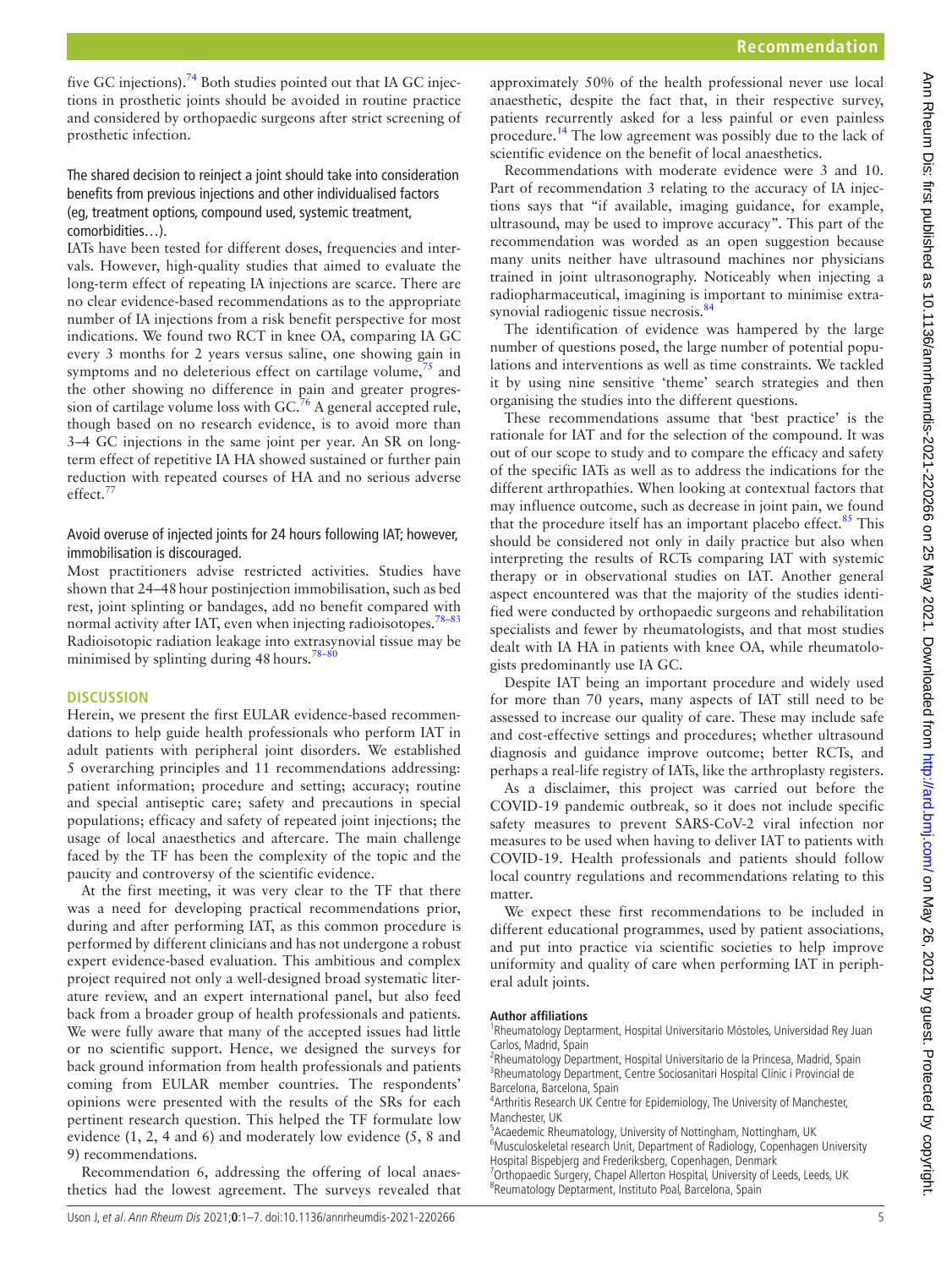# **Recommendation**

9 Rheumatology Department, Yerevan State Medical University Named after Mkhitar Heratsi, Yerevan, Armenia

<sup>10</sup>Center for Rheumatology and Spine Diseases, Rigshospitalet, Copenhagen, Denmark

<sup>11</sup>Nuclear Medicine Spitalerhof, Radiologische Allianz, Hamburg, Germany 12Rheumatology Department, Università Cattolica del Sacro Cuore, Policlinico Universitario Agostino Gemelli IRCSS, Rome, Italy

<sup>13</sup>Rheumatology Department, Sorbonne Université, Paris, France

<sup>14</sup>Rheumatology Research, Acaedemic Department of Rheumatology, King's College London, London, UK

<sup>15</sup>EULAR Patient Research Partner, Cyprus League Against Rheumatism, Nicosia, Cyprus

<sup>16</sup>Rheumatology Day Hospital, Hospital General Universitario de Alicante, Alicante, Spain

<sup>17</sup>Instituto de Salud Musculoesquelética (INMUSC), Madrid, Spain

<sup>18</sup>Rheumatology Department and Joint and Bone Research Unit, Hospital Universitario Fundación Jiménez Díaz, Madrid, Spain

**Twitter** Sebastián Cruz Rodriguez-García [@sdlcrodriguez,](https://twitter.com/sdlcrodriguez) Raul Castellanos-Moreira [@raul\\_cast\\_morei](https://twitter.com/raul_cast_morei), Francis Berenbaum [@larhumato](https://twitter.com/larhumato), Elena Nikiphorou [@](https://twitter.com/ElenaNikiUK) [ElenaNikiUK,](https://twitter.com/ElenaNikiUK) Jenny de la Torre-Aboki [@JennydelaTorr16](https://twitter.com/JennydelaTorr16) and Loreto Carmona [@](https://twitter.com/carmona_loreto) [carmona\\_loreto](https://twitter.com/carmona_loreto)

**Contributors** All authors are members of EULAR's task force for the development of these recommendations and all have contributed to the work, both read and approved the manuscript.

**Funding** grant/award info: EULAR project CL109.

**Competing interests** None declared.

#### **Patient consent for publication** Not required.

**Provenance and peer review** Not commissioned; externally peer reviewed.

**Supplemental material** This content has been supplied by the author(s). It has not been vetted by BMJ Publishing Group Limited (BMJ) and may not have been peer-reviewed. Any opinions or recommendations discussed are solely those of the author(s) and are not endorsed by BMJ. BMJ disclaims all liability and responsibility arising from any reliance placed on the content. Where the content includes any translated material, BMJ does not warrant the accuracy and reliability of the translations (including but not limited to local regulations, clinical guidelines, terminology, drug names and drug dosages), and is not responsible for any error and/or omissions arising from translation and adaptation or otherwise.

**Open access** This is an open access article distributed in accordance with the Creative Commons Attribution Non Commercial (CC BY-NC 4.0) license, which permits others to distribute, remix, adapt, build upon this work non-commercially, and license their derivative works on different terms, provided the original work is properly cited, appropriate credit is given, any changes made indicated, and the use is non-commercial. See: <http://creativecommons.org/licenses/by-nc/4.0/>.

#### **ORCID iDs**

Jacqueline Uson <http://orcid.org/0000-0002-2933-4878> Sebastián Cruz Rodriguez-García<http://orcid.org/0000-0002-7773-151X> Raul Castellanos-Moreira <http://orcid.org/0000-0002-4104-4101> Francis Berenbaum <http://orcid.org/0000-0001-8252-7815> Elena Nikiphorou <http://orcid.org/0000-0001-6847-3726> Jenny de la Torre-Aboki <http://orcid.org/0000-0002-4905-2034> Loreto Carmona <http://orcid.org/0000-0002-4401-2551>

#### **REFERENCES**

- <span id="page-5-0"></span>1 Canoso J, Naredo E. Aspiration and injection of joints and periaticular tissue intralesional therapy. In: Rheumatology. 5 ed. Philadelphia: Mosby Elsevier, 2011: 617–27.
- <span id="page-5-1"></span>2 Ornetti P, Nourissat G, Berenbaum F, et al. Does platelet-rich plasma have a role in the treatment of osteoarthritis? [Joint Bone Spine](http://dx.doi.org/10.1016/j.jbspin.2015.05.002) 2016;83:31–6.
- 3 Bowden DJ, Byrne CA, Alkhayat A, et al. Injectable viscoelastic supplements: a review for radiologists. [AJR Am J Roentgenol](http://dx.doi.org/10.2214/AJR.17.17847) 2017;209:883-8.
- 4 Fischer M, Mödder G. Radionuclide therapy of inflammatory joint diseases. Nucl Med [Commun](http://dx.doi.org/10.1097/00006231-200209000-00003) 2002;23:829–31.
- 5 Hetland ML, Østergaard M, Ejbjerg B, et al. Short- and long-term efficacy of intraarticular injections with betamethasone as part of a treat-to-target strategy in early rheumatoid arthritis: impact of joint area, repeated injections, MRI findings, anti-CCP, IgM-RF and CRP. [Ann Rheum Dis](http://dx.doi.org/10.1136/annrheumdis-2011-200632) 2012;71:851–6.
- 6 Maricar N, Parkes MJ, Callaghan MJ, et al. Where and how to inject the knee--a systematic review. [Semin Arthritis Rheum](http://dx.doi.org/10.1016/j.semarthrit.2013.04.010) 2013;43:195-203.
- 7 Juni P, Hari R, Rutjes AW. Intra-Articular corticosteroid for knee osteoarthritis. Cochrane Database Syst Rev 2015;10:CD005328.
- <span id="page-5-2"></span>8 Liddell WG, Carmichael CR, McHugh NJ. Joint and soft tissue injections: a survey of general practitioners. [Rheumatology](http://dx.doi.org/10.1093/rheumatology/keh683) 2005;44:1043-6.
- <span id="page-5-3"></span>9 Gormley GJ, Corrigan M, Steele WK, et al. Joint and soft tissue injections in the community: questionnaire survey of general practitioners' experiences and attitudes. [Ann Rheum Dis](http://dx.doi.org/10.1136/ard.62.1.61) 2003;62:61–4.
- 10 Amoako AO, Pujalte GG, Kaushik N, et al. Patient discomfort and resident confidence after knee intra-articular injection simulation training: a randomized control trial study. [Clin Med Insights Arthritis Musculoskelet Disord](http://dx.doi.org/10.1177/1179544118782903) 2018;11:117954411878290.
- <span id="page-5-4"></span>11 van der Heijde D, Aletaha D, Carmona L, et al. 2014 update of the EULAR standardised operating procedures for EULAR-endorsed recommendations. Ann [Rheum Dis](http://dx.doi.org/10.1136/annrheumdis-2014-206350) 2015;74:8–13.
- <span id="page-5-5"></span>12 Rodriguez-García SC, Castellanos-Moreira R, Uson J. Efficacy and safety of intraarticular therapies in rheumatic and musculoskeletal diseases: an overview of systematic reviews. RMD Open 2021.
- <span id="page-5-6"></span>13 Shea BJ, Reeves BC, Wells G, et al. AMSTAR 2: a critical appraisal tool for systematic reviews that include randomised or non-randomised studies of healthcare interventions, or both. **[BMJ](http://dx.doi.org/10.1136/bmj.j4008)** 2017;358:j4008.
- <span id="page-5-7"></span>14 De la Torre-Aboki J, Uson J, Pitsillidou I. Intra-Articular therapies: patients preferences and professionals practices in European countries. Rheumatology 2021, submitted.
- <span id="page-5-8"></span>15 OCEBM Levels of Evidence Working Group. The Oxford levels of evidence 2, 2016. Available:<https://www.cebm.net/index.aspx?o=5653>
- <span id="page-5-9"></span>16 Richette P, Doherty M, Pascual E, et al. 2016 updated EULAR evidence-based recommendations for the management of gout. [Ann Rheum Dis](http://dx.doi.org/10.1136/annrheumdis-2016-209707) 2017;76:29–42.
- <span id="page-5-10"></span>17 Kennedy DJ, Schneider B, Casey E, et al. Vasovagal rates in flouroscopically guided interventional procedures: a study of over 8,000 injections. [Pain Med](http://dx.doi.org/10.1111/pme.12241) 2013;14:1854–9.
- <span id="page-5-11"></span>18 Gilliland CA, Salazar LD, Borchers JR. Ultrasound versus anatomic guidance for intra-articular and periarticular injection: a systematic review. [Phys Sportsmed](http://dx.doi.org/10.3810/psm.2011.09.1928) 2011;39:121–31.
- 19 Kang MN, Rizio L, Prybicien M, et al. The accuracy of subacromial corticosteroid injections: a comparison of multiple methods. [J Shoulder Elbow Surg](http://dx.doi.org/10.1016/j.jse.2007.07.010) 2008;17:61S-6.
- 20 Sibbitt WL, Kettwich LG, Band PA, et al. Does ultrasound quidance improve the outcomes of Arthrocentesis and corticosteroid injection of the knee? Scand J [Rheumatol](http://dx.doi.org/10.3109/03009742.2011.599071) 2012;41:66–72.
- 21 Sibbitt WL, Band PA, Chavez-Chiang NR, et al. A randomized controlled trial of the cost-effectiveness of ultrasound-guided intraarticular injection of inflammatory arthritis. *[J Rheumatol](http://dx.doi.org/10.3899/jrheum.100866)* 2011;38:252-63.
- <span id="page-5-12"></span>22 Hermans J, Bierma-Zeinstra SMA, Bos PK, et al. The most accurate approach for intra-articular needle placement in the knee joint: a systematic review. Semin Arthritis [Rheum](http://dx.doi.org/10.1016/j.semarthrit.2011.02.007) 2011;41:106–15.
- <span id="page-5-13"></span>23 Luc M, Pham T, Chagnaud C, et al. Placement of intra-articular injection verified by the backflow technique. [Osteoarthritis Cartilage](http://dx.doi.org/10.1016/j.joca.2006.02.013) 2006;14:714-6.
- 24 Jackson DW, Evans NA, Thomas BM. Accuracy of needle placement into the intra-articular space of the knee. [J Bone Joint Surg Am](http://dx.doi.org/10.2106/00004623-200209000-00003) 2002;84:1522-7.
- 25 Simoni P, Malaise O, El Hachemi M, et al. Learning curves of two different techniques for the intra-articular injection of the knee joint under fluoroscopic guidance. Radiol [Med](http://dx.doi.org/10.1007/s11547-017-0847-2) 2018;123:359–66.
- <span id="page-5-14"></span>26 Geirsson AJ, Statkevicius S, Víkingsson A. Septic arthritis in Iceland 1990-2002: increasing incidence due to iatrogenic infections. [Ann Rheum Dis](http://dx.doi.org/10.1136/ard.2007.077131) 2008;67:638–43.
- <span id="page-5-15"></span>27 Charalambous CP, Tryfonidis M, Sadiq S, et al. Septic arthritis following intra-articular steroid injection of the knee--a survey of current practice regarding antiseptic technique used during intra-articular steroid injection of the knee. [Clin Rheumatol](http://dx.doi.org/10.1007/s10067-003-0757-7) 2003;22:386–90.
- 28 Cawley PJ, Morris IM. A study to compare the efficacy of two methods of skin preparation prior to joint injection. [Br J Rheumatol](http://dx.doi.org/10.1093/rheumatology/31.12.847) 1992;31:847-8.
- <span id="page-5-16"></span>29 Weiss JE, Haines KA, Chalom EC, et al. A randomized study of local anesthesia for pain control during intra-articular corticosteroid injection in children with arthritis. [Pediatr Rheumatol Online J](http://dx.doi.org/10.1186/s12969-015-0034-8) 2015;13:36.
- <span id="page-5-17"></span>30 Hogan M-E, vanderVaart S, Perampaladas K, et al. Systematic review and meta-analysis of the effect of warming local anesthetics on injection pain. [Ann Emerg Med](http://dx.doi.org/10.1016/j.annemergmed.2010.12.001) 2011;58:86–98.
- <span id="page-5-18"></span>31 Hsu W-C, Wang T-L, Lin Y-J, et al. Addition of lidocaine injection immediately before physiotherapy for frozen shoulder: a randomized controlled trial. [PLoS One](http://dx.doi.org/10.1371/journal.pone.0118217) 2015;10:e0118217.
- <span id="page-5-19"></span>32 Eker HE, Cok OY, Aribogan A, et al. The efficacy of intra-articular lidocaine administration in chronic knee pain due to osteoarthritis: a randomized, double-blind, controlled study. [Anaesth Crit Care Pain Med](http://dx.doi.org/10.1016/j.accpm.2016.05.003) 2017;36:109–14.
- 33 Kullenberg B, Runesson R, Tuvhag R, et al. Intraarticular corticosteroid injection: pain relief in osteoarthritis of the hip? [J Rheumatol](http://www.ncbi.nlm.nih.gov/pubmed/15517641) 2004;31:2265-8.
- <span id="page-5-20"></span>34 Ravnihar K, Barlič A, Drobnič M. Effect of intra-articular local anesthesia on articular cartilage in the knee. [Arthroscopy](http://dx.doi.org/10.1016/j.arthro.2014.02.002) 2014;30:607-12.
- <span id="page-5-21"></span>35 Choudhry MN, Malik RA, Charalambous CP. Blood glucose levels following intra-articular steroid injections in patients with diabetes: a systematic review. [JBJS Rev](http://dx.doi.org/10.2106/JBJS.RVW.O.00029) 2016;4:01874474.
- <span id="page-5-22"></span>36 Twu J, Patel N, Wolf JM, et al. Impact of variation of corticosteroid dose, injection site, and multiple injections on blood glucose measurement in diabetic patients. J Hand [Surg Am](http://dx.doi.org/10.1016/j.jhsa.2018.06.005) 2018;43:738–44.
- <span id="page-5-23"></span>37 Russell SJ, Sala R, Conaghan PG, et al. Triamcinolone acetonide extended-release in patients with osteoarthritis and type 2 diabetes: a randomized, phase 2 study. [Rheumatology](http://dx.doi.org/10.1093/rheumatology/key265) 2018;57:2235–41.